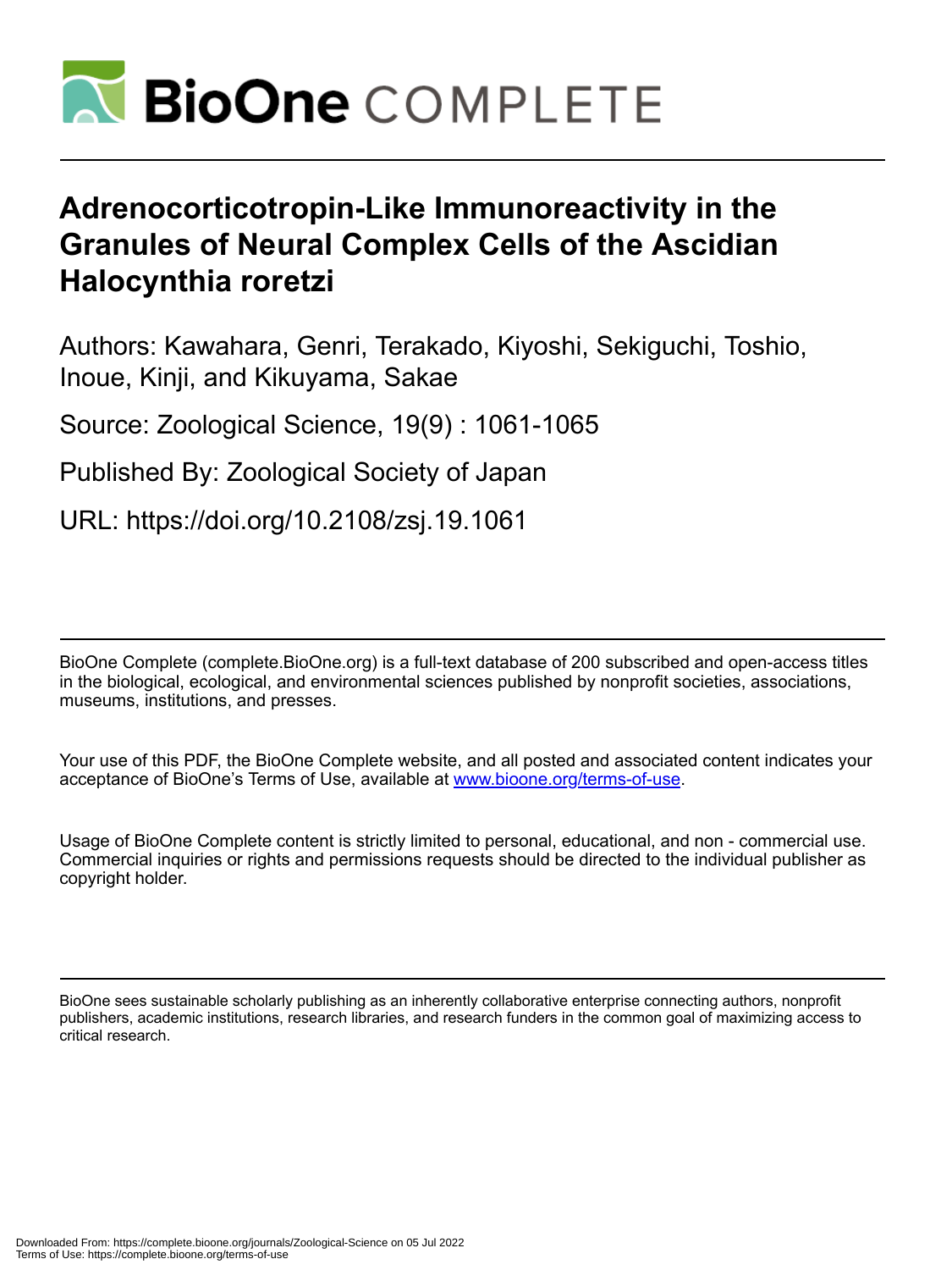# **Adrenocorticotropin-Like Immunoreactivity in the Granules of Neural Complex Cells of the Ascidian** *Halocynthia roretzi*

Genri Kawahara<sup>1</sup>, Kiyoshi Terakado<sup>2</sup>, Toshio Sekiguchi<sup>2</sup>, Kinji Inoue<sup>2</sup>, and Sakae Kikuyama<sup>1\*</sup>

1 *Department of Biology, School of Education, Waseda University, Tokyo 169-8050, Japan* 2 *Department of Regulation Biology, Faculty of Science, Saitama University, Saitama, 338-8570, Japan*

**ABSTRACT**—Immunohistochemical studies on the neural complex (neural gland, dorsal strand, and cerebral ganglion) of an ascidian, *Halocynthia roretzi*, were performed by using an antiserum against porcine ACTH. The antiserum recognized a considerable number of the cells scattered along the tubular structure of the dorsal strand and a few cells in the cerebral ganglion. Immunoelectron microscopic studies revealed that the ACTH-like substance resided within secretory granules with diameter of 300–500 nm. Furthermore, those ACTH-immunoreactive cells were demonstrated to be different from PRL-immunoreactive cells, the presence of which had previously been reported.

**Key words:** adenohypophysis, adrenocorticotropic hormone, ascidian, neural complex

# **INTRODUCTION**

Several series of experimental studies have demonstrated that the hypophysis in vertebrates from amphibians to mammals is of neuroectodermal origin (Couly and Le Douarin 1985, 1987; Eagleson *et al*., 1986; Kawamura and Kikuyama 1992; Kouki *et al*., 2001). This suggests that cells equivalent to the vertebrate adenohypophyseal cells in protochordates, if any, might be found in neuroectodermal derivatives. In ascidians, the neural complex (neural gland, cerebral ganglion, and dorsal strand) is known to be derived from the embryonic neural tube during metamorphosis (Dodd and Dodd 1966).

There are a few earlier reports describing the presence of substances immunoreactive with antisera against pituitary hormones such as prolactin (PRL; Fritsch *et al*., 1982; Pestarino 1983) and adrenocorticotropic hormone (ACTH; Georges and Dubois 1979, 1985; Pestarino 1988) in the cerebral ganglion of ascidians. However, it has not been examined whether these immunoreactive substances exist within secretory granules. Recently we demonstrated the presence of PRL-immunoreactive substance within the secretory granules in the cells of the dorsal strand as well as in the neuronal cells in the cerebral ganglion of *Halocynthia roretzi* (Terakado *et al*., 1997).

As one step to search for the prototype of the vertebrate

\* Corresponding author: Tel. +81-3-5286-1517; FAX. +81-3-3207-9694. E-mail: kikuyama@waseda.jp pituitary, the present experiment was conducted to see whether ACTH- immunoreactive substance exists, as in the case of PRL-like substance, in the cells of the cerebral ganglion and/or the dorsal strand of *Halocynthia roretzi*, and if so, whether the substance is contained in cells different from the PRL-immunoreactive cells and whether it is localized in the secretory granules.

### **MATERIALS AND METHODS**

# **Animals**

Adult specimens of the ascidian *Halocynthia roretzi* (weighing 250–450 g) that had been cultured in Mutsu Bay in Aomori City, Japan were purchased from a commercial dealer.

# **Immunohistochemistry**

The neural complexes were excised, fixed with Bouin's fluid without acetic acid for 15 hr, dehydrated through an ethanol series, and embedded in Paraplast. Sections (6 µm in thickness) were mounted on gelatin-coated slides and stained immunohistochemically by the ABC (streptavidin-biotin-peroxidase) method using a polyclonal rabbit antibody against porcine ACTH (Tanaka and Kurosumi, 1986) or bullfrog PRL (Yamamoto and Kikuyama, 1982). Dewaxed and rehydrated sections were treated with  $0.5\%$  H<sub>2</sub>O<sub>2</sub> in 70% ethanol for 30 min to block endogenous peroxidase activity, washed, and treated with normal swine serum (1: 50; Dako, Copenhagen, Denmark) for 30 min to reduce non-specific staining. The primary antisera against ACTH and PRL, diluted 1: 2000 and 1: 1000, respectively, in 0.01 M phosphate-buffered saline (PBS) containing 0.1% bovine serum albumin (BSA), pH 7.5, were reacted with the sections overnight at 4°C. Biotinylated swine antibody against rabbit immunoglobulins (1: 300; Dako) and peroxidase-con-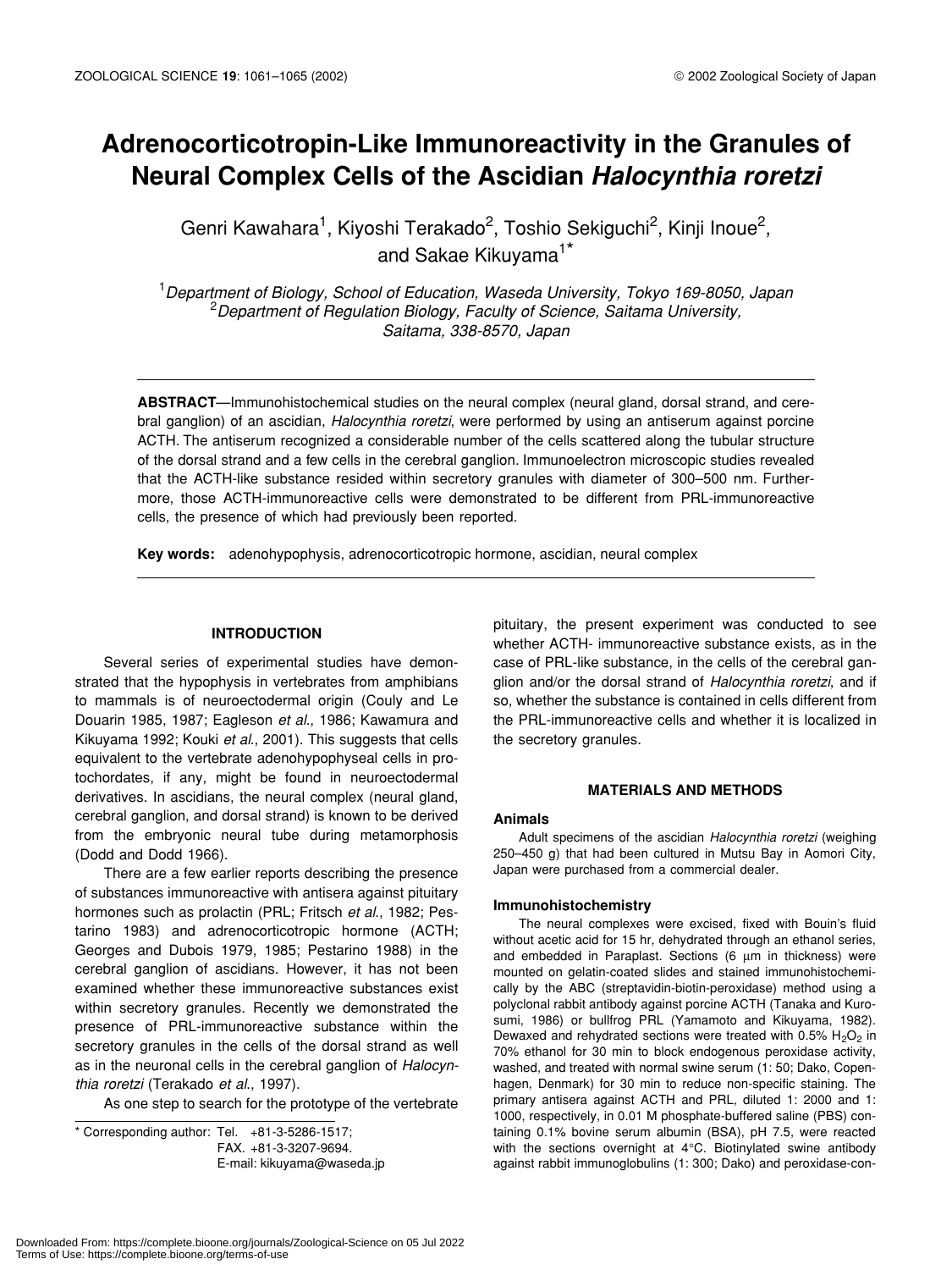

**Fig. 1.** Immunocytochemical staining of the dorsal strand with anti-porcine ACTH serum. The ACTH-imunoreactive cells are distributed among the tubular structures of the dorsal strand. Empty spaces within and around the tissues of the dorsal strand constitute the dorsal blood sinus. ds, dorsal strand, ng, neural gland. Bar: 100 µm



**Fig. 2.** Four adjacent sections stained with anti-ACTH (A), anti-PRL (B), anti-ACTH preabsorbed with antigen (C) and anti-PRL preabsorbed with antigen (D). Equivalent cells in "A" and "B" are indicated by black (ACTH- immunoreactive cells) and white (PRL- immunoreactive cells) arrowheads. Bar: 10 µm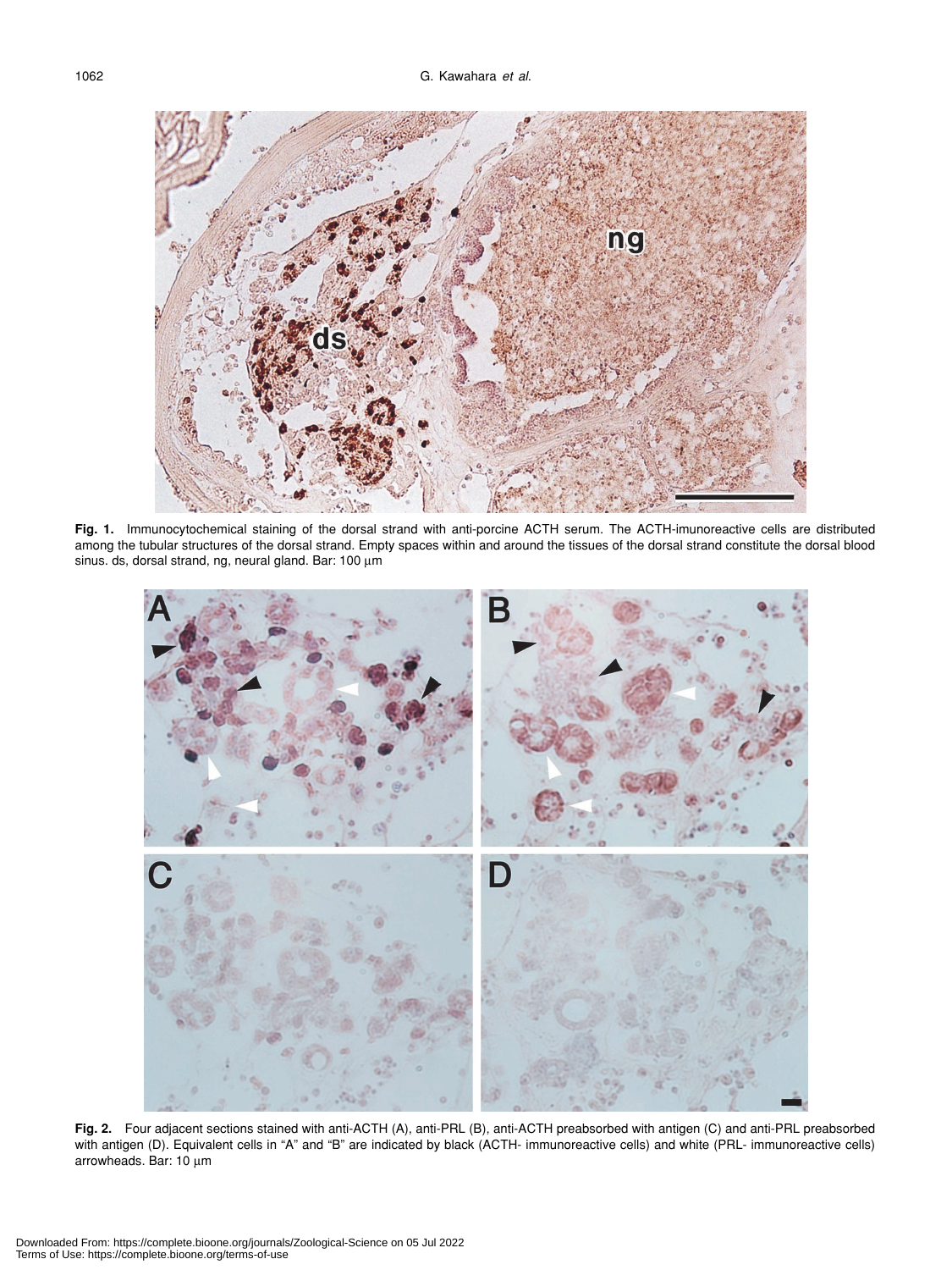

**Fig. 3.** Immunoelectron microscopy of dorsal strand. (A) Immunoelectron micrograph of ACTH-immunoreactive cells distributed in the dorsal strand. Bar: 1 μm. (B) A higher magnification of the region indicated by the rectangle in "A". Bar: 0.5 μm. Gold particles are localized over secretory granules that measure about 300–500 nm in diameter.

jugated streptavidin (1: 300; Dako) were applied successively, each for 1 hr at room temperature. Immunoreactivity was visualized by exposing the sections to 0.02% 3,3′-diaminobenzidine containing 0.006%  $H<sub>2</sub>O<sub>2</sub>$  in 0.05 M Tris-HCl buffer (pH 7.5) at room temperature for 3-10 min, after which the sections were stained lightly with Mayer's hematoxylin. Control staining was carried out by incubating sections overnight at 4°C in antiserum against ACTH (1: 2000, 1 ml) or antiserum against PRL (1: 1000, 1 ml) that had been preabsorbed with the corresponding antigen  $(10 \mu g)$ .

#### **Immunoelectron microscopy**

Dissected neural complexes were cut into small pieces and fixed with 4% paraformaldehyde and 0.5% glutaraldehyde in 0.2 M phosphate buffer (pH 7.2) for 4 hr at 4°C. These tissue pieces were washed overnight at 4°C in 0.1 M cacodylate buffer containing 7% sucrose, postfixed with 1% osmium tetraoxide in 0.15 M posphate buffer for 1 hr at 4°C, dehydrated in a graded ethanol series, and embedded in LR white resin (London Kes in Company Ltd, Berkshire, UK), which was then incubated at 55°C for 48 hr. Ultrathin sections were placed on Formvar-coated nickel grids and treated with 1% meta- periodic acid for 10 min, followed by 1% BSA in PBS for 1 hr. The primary antibody used was the polyclonal antiserum against porcine ACTH (1: 200). Sections were incubated overnight with this antigen at 4°C, washed with PBS, treated with gold-labeled (10 nm) secondary antibody (1: 20; British BioCell International, Cardiff, UK) for 1 hr, washed, and observed with a Hitachi H700H electron microscope operated at 100 kV. Control staining was performed by treating sections with the primary antiserum (1: 200, 1 ml) preabsorbed with antigen (100 μg) as described above.

# **RESULTS**

A considerable number of the cells scattered around the tubular structure of the dorsal strand were immunoreactive with the antiserum against ACTH (Figs. 1 and 2A). A few cells in the cerebral ganglion were also immunopositive with the antiserum (data not shown). However, no cells in the neural gland were ACTH-immunopositive (Fig. 1). Staining of adjacent sections with the antiserum against PRL revealed that the ACTH-immunopositive cells are different from the PRL-immunopositive ones (Fig. 2B). The immunoreaction was prevented by preabsorption of the anti-ACTH (Fig. 2C) or the anti-PRL (Fig. 2D) with the appropriate antigen.

Immunoelectron microscopic study revealed that the gold particles were mostly localized in the secretory granules with diameters of about 300–500 nm (Fig. 3A, B). When the antiserum preabsorbed with ACTH was applied, the gold particles on the secretory granules were reduced in number to the back ground level (data not shown).

# **DISCUSSION**

In a previous communication, we reported that some of the cells in the dorsal strand and the cerebral ganglion contained a PRL-like immunoreactive material within their secretory granules (Terakado *et al*., 1997). In the present experiment, ACTH-like immunoreactivity was also demonstrated in a considerable number of cells in the dorsal strand and in a few cells in the cerebral ganglion. The preservation of membranous structures and cell organella of our preparations for immunoelectron microscopic study was rather poor. This was due to the use of LR white resin for embedding of the tissue, which is known to preserve immunoreactivity. However, it was obvious that the immunoreactivity resided within the secretory granules. Moreover, it was apparent that ACTH-like substance and PRL-like substance were localized in different cells. Of note, the ACTH-like substance was contained within the granules with a diameter of approximately 300–500 nm, which are the largest among the granules found in the cerebral ganglion and the dorsal strand. On the other hand, the PRL-like substance was detected in the granules of about 100–250 nm in diameter (Terakado *et al*., 1997).

Earlier studies by Pestarino (1984, 1985a, b) showed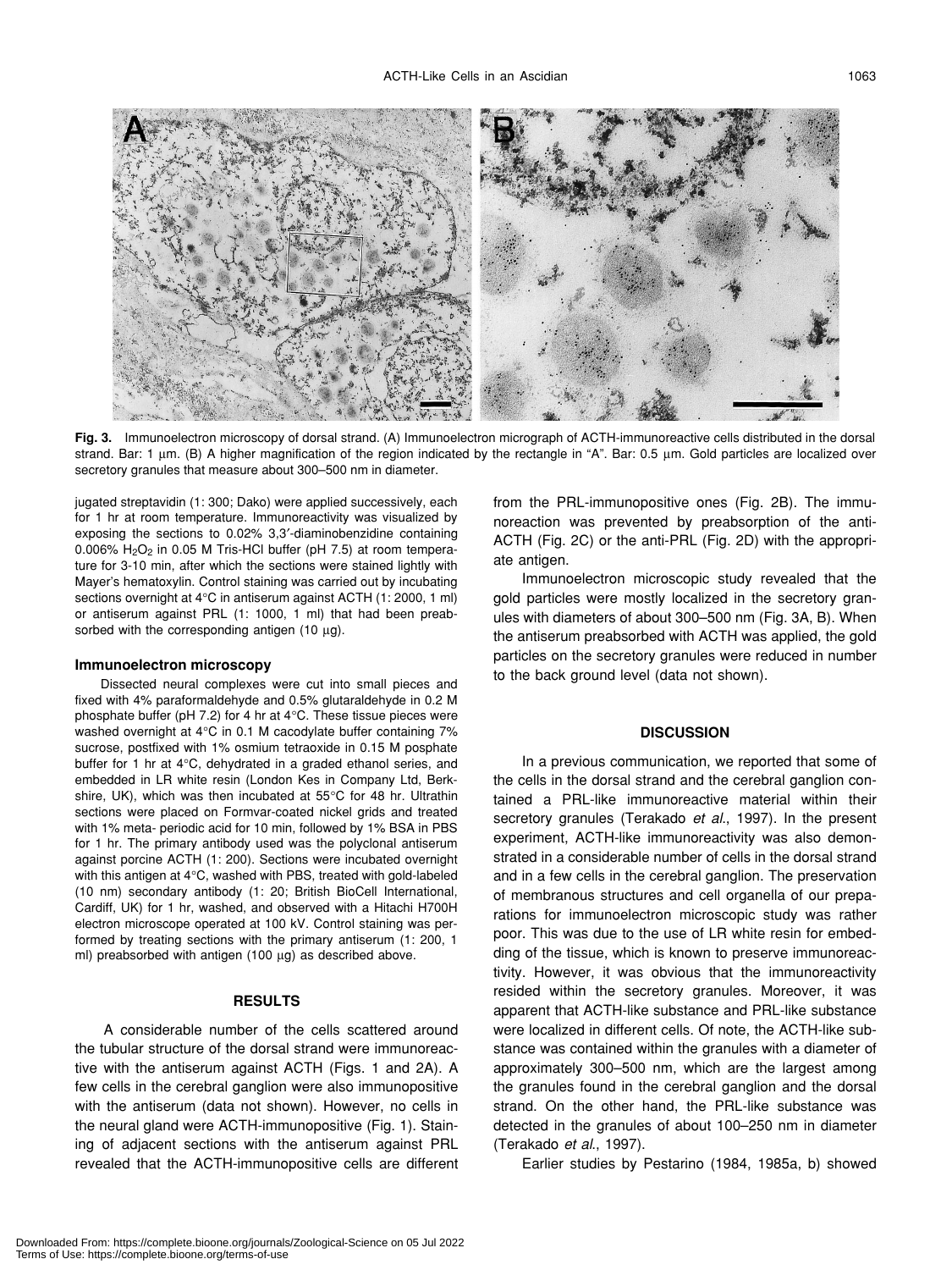the presence of ACTH-like immunoreactive substance and PRL-like immunoreactive substance in the neural gland of another ascidian, *Styela plicata*. Although the existence of these substances in the cerebral ganglion of the same species was also reported by the same investigator (Pestarino, 1983, 1988), the occurrence of pituitary hormone-like immunoreactive substances in the dorsal strand had never been pointed out. On the contrary, we have observed the presence of neither secretory granules nor of ACTH-like and PRL-like immunoreactivities in the neural gland of *H. roretzi*, whereas a considerable number of the cells in the dorsal strand of this species did contain these PRL-like and ACTHlike substances. At moment it is not clear whether the discrepancy between these two species of ascidians in terms of localization of ACTH-like and PRL-like immunoreactive cells in the neural complex is due to the species difference, difference in some physiological conditions of the specimens when examined, difference in properties of antisera used in each experiment or some other reason.

More recently, Pestarino and his group provided an evidence that some of the cerebral ganglion cells of *S. plicata* expressed the mRNA of a POMC-like molecule (Masini *et al*., 1998). In vertebrates, the pituitary POMC molecule is cleaved by prohormone convertases to generate bioactive peptides such as ACTH,  $\alpha$ -melanophore-stimulating hormone ( $α$ -MSH) and  $β$ -endorphin. In fact, the occurrence of immunoreactivities indicating the presence of POMC-related peptides such as ACTH (Fritsch *et al*., 1982, Georges and Dubois 1979, Pestarino 1988)  $α$ -MSH (Pestarino, 1988) and β-endorphin (Pestarino, 1985c) in the cerebral ganglion of two species of ascidians, *Ciona intestinalis* and *S. plicata* has been reported. The prohormone convertases that generate the POMC-related peptides are known to be PC1 and PC2 (Benjannet *et al*., 1991; Thomas *et al*., 1991). Very recently we recognized that some cells in the cerebral ganglion as well as in the dorsal strand possessed PC1 and PC2-like substances (Kawahara *et al*., 2001).

On the other hand, immunoreactive GnRH has been localized in the dorsal strand and the cerebral ganglion of *H. roretzi* (Terakado and Ogawa, 1995). Subsequently, two forms of GnRH have been isolated from the neural complex of an ascidian, *Chelyosoma productum* and one of them has been localized in the dorsal strand (Powell *et al*., 1996).

In view of these results, it is highly probable that the cerebral ganglion and dorsal strand of ascidians contain a cell population equivalent to the hypothalamic and/or pituitary cells in vertebrates.

# **ACKNOWLEDGMENTS**

This work was supported by research grants from Waseda University, Asahi Glass Research Foundation, Uehara Memorial Foundation, and the Ministry of Education, Science, and Culture of Japan to S.K. and by a Sasakawa Scientific Research Grant from the Japan Science Society to G.K. We thank Dr. S. Tanaka at Shizuoka University for the gift of anti-ACTH serum.

# **REFERENCES**

- Benjannet S, Rondeau N, Day R, Chretien M, Seidah NG (1991) PC1 and PC2 are proprotein convertases capable of cleaving proopiomelanocortin at distinct pairs of basic residues. Proc Natl Acad Sci USA 88: 3564–3568
- Couly GF, Le Douarin NM (1985) Mapping of the early neural primordium in quail-chick chimeras. I. Developmental relationships between placodes, facial ectoderm and prosencephalon. Dev Biol 110: 422–439
- Couly GF, Le Douarin NM (1987) Mapping of the early neural primordium in quail-chick chimeras.II. The prosencephalic neural plate and neural folds: Implications for the genesis of cephalic congenital abnormalities. Dev Biol 120: 198–214
- Dodd JM, Dodd MHI (1966) An experimental investigation of the supposed pituitary affinities of the ascidian neural complex. In "Some contemporary studies in marine science" Ed by H Barnes, Allen & Unwin, London, pp 233–252
- Eagleson GW, Jenks BL, van Overbeeke AP (1986) The pituitary adrenocorticotropes originate from neural ridge tissue in *Xenopus laevis*. J Embryo Exp Morphol 95: 1–4
- Fritsch HAR, Van Noorden S, Pearse AGE (1982) Gastro-intestinal and neurohormonal peptides in the alimentary tract and cerebral complex of *Ciona intestinalis* (Ascidiaceae). Cell Tissue Res 223: 369–402
- Georges D, Dubois MP (1979) Immunological evidence for an ACTH-like antigen in the nervous ganglion of a protochordate *Ciona intestinalis* (Ascidiacea). Arch Anat Microsc Morph Exp 68: 121–125
- Georges D, Dubois MP (1985) Presence of vertebrate-like hormones in the nervous system of a tunicate, *Ciona intestinalis*. In "Current trends in comparative endocrinology" Ed by B Lofts, WH Holmes, University Press, Hong Kong, pp 54–57
- Kawahara G, Terakado K, Tanaka S, Kikuyama S (2001) Existence of PC1- and PC2-like immunoreactive substances in the ascidian neural complex. Abstracts for 14th International Congress of Comparative Endocrinology, Sorrento, p 63
- Kawamura K, Kikuyama S (1992) Evidence that hypophysis and hypothalamus constitute a single entity from the primary stage of histogenesis. Development 115: 1–9
- Kouki T, Imai H, Aoto K, Eto K Kawamura, K Kikuyama S (2001) Developmental origin of the rat adenohypophysis prior to the formation of Rathke's pouch. Development 128: 959–963
- Masini MA, Sturla M, Gallinelli A, Candiani S, Facchinetti F, Pestarino M (1998) Expression of proopimelanocortin (POMC) in the cerebral ganglion and ovary of a protochordate. Peptides 197: 1177–1181
- Pestarino M (1983) Prolactinergic neurons in a protochordate. Cell Tissue Res 233: 471–474
- Pestarino M (1984) Immunocytochemical demonstration of prolactin-like activity in the neural gland of the ascidian *Styela plicata*. Gen Comp Endocrinol 54: 444–449
- Pestarino M (1985a) A pituitary-like role of the neural gland of an ascidian. Gen Comp Endocrinol 60: 293–297
- Pestarino M (1985b) Localization of  $α$ -MSH-like immunoreactive cells in the neural gland of the ascidian *Styela plicata*. Cell Tissue Res 240: 497–500
- Pestarino M (1985c) Occurrence of β-endorphin-like immunoreactive cells in the neural complex of a protochordate. Cell Mol Biol 31: 27–31
- Pestarino M (1988) Occurrence of melanotropin-and corticotropinlike material in the cerebral ganglion of a protochordate. Neurosci Lett 87: 210–214
- Powell JF, Reska -Skinner SM, Prakash MO, Fischer WH, Park M, Rivier JE, Craig A G, Mackie GO, Sherwood NM (1996) Two new forms of gonadotropin-releasing hormone in a protochor-